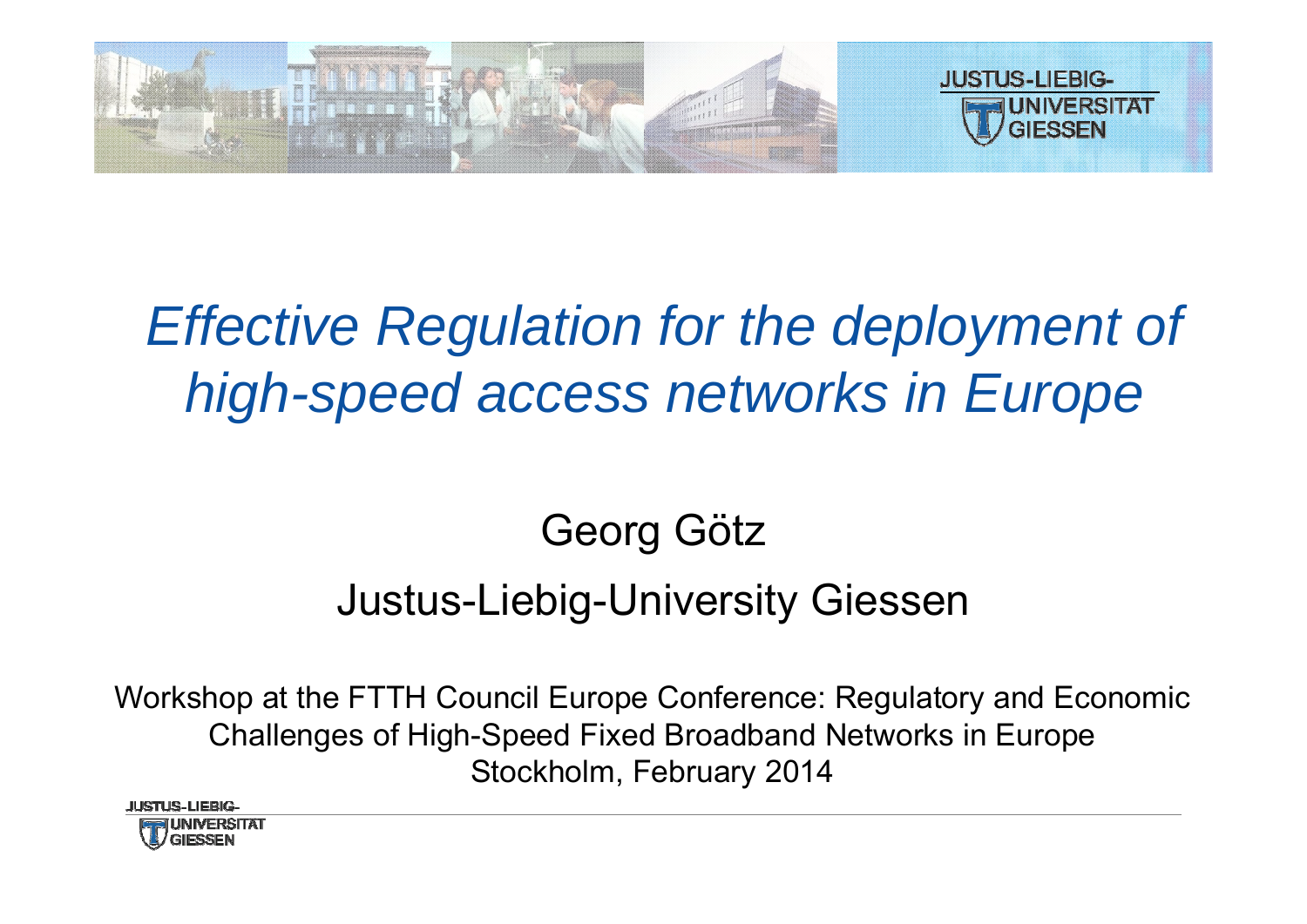# **Questions**

- 1. What is the effect of (ex-ante, cost-oriented) regulation on investment?
	- What is the role of competition?
	- What can market based solutions achieve? How should regulation look like?
- 2. In which direction will "the market" (the industry) develop
	- $\Rightarrow$  Consolidation, price levels and what to do about it
- 3. What is the role of government beyond regulation?  $\Rightarrow$  subsidies, national broadband plans, what else?

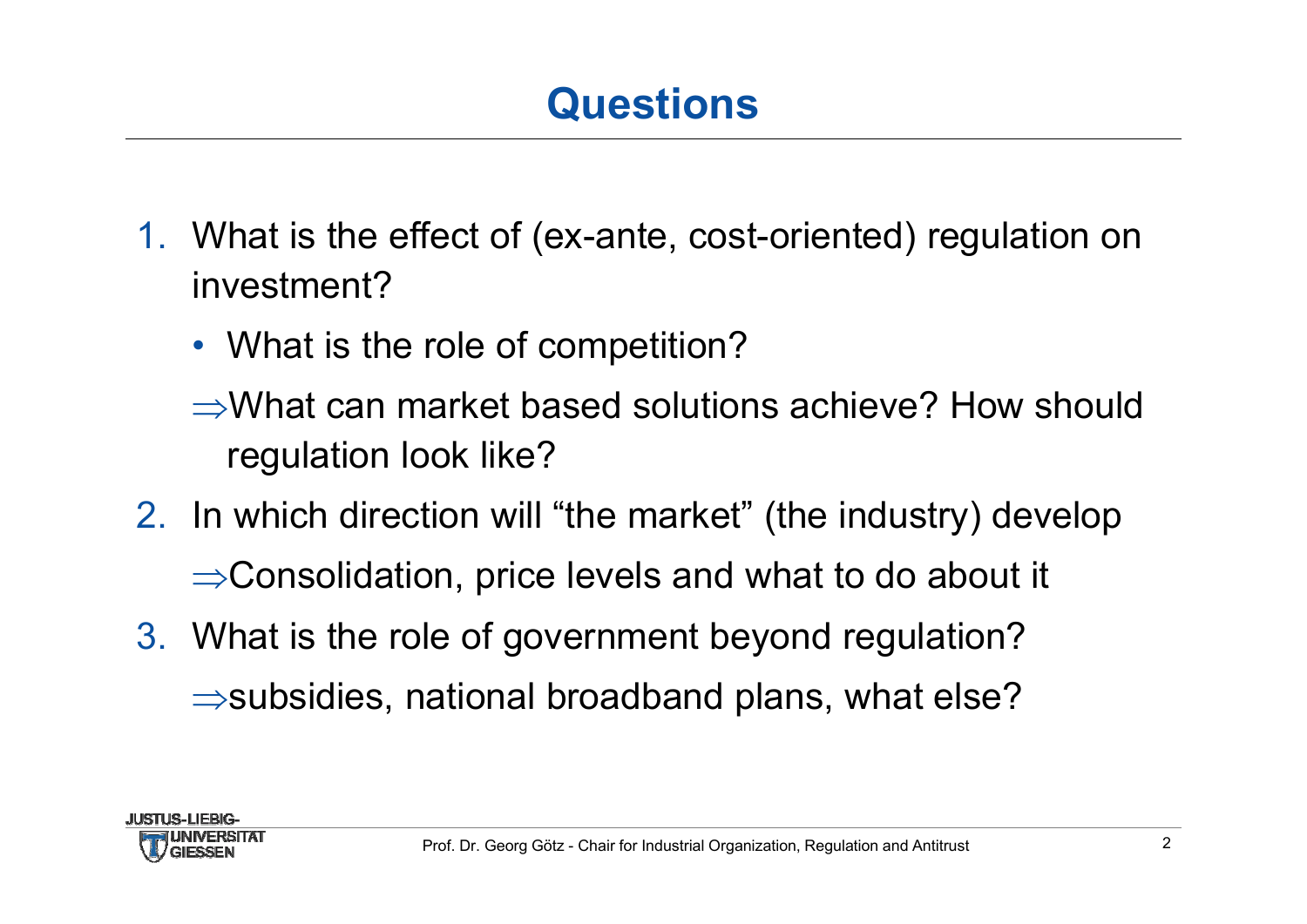# **Answers – A Preview**

- 1. Ex-ante regulation as the problem rather than the solution
	- Regulatory volatility, hold up problem. Long-term investment vs. predictability of regulatory framework
	- Market solution would work

 $\Rightarrow$ Structural rather than behavioral "remedies" needed

- 2. Different views on consolidation by EC and industry
- 3. Regulated prices, subsidies and investment:
	- consumers "used" to low prices, but quality is costly
	- Public provision via subsidies double-edged sword

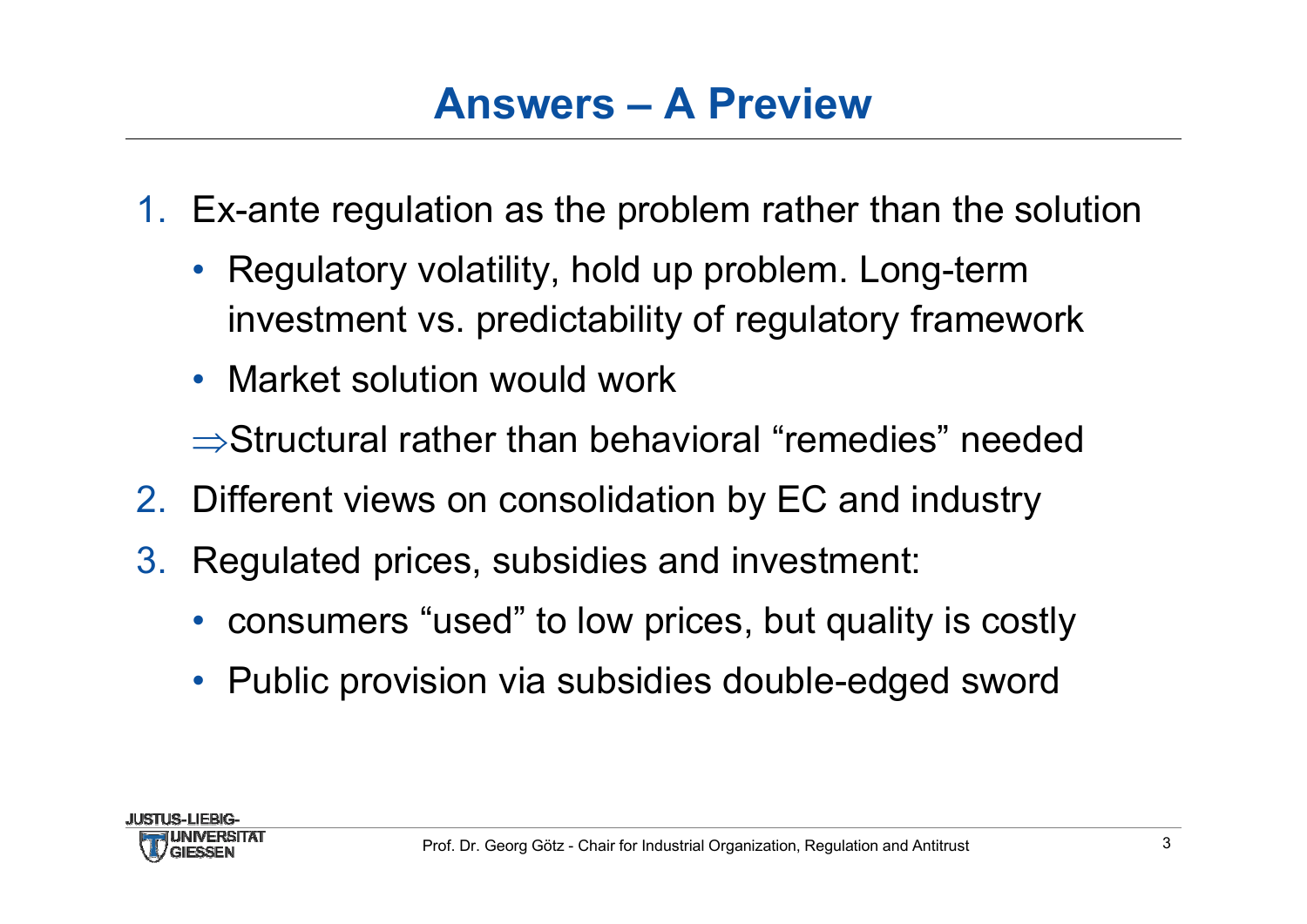# **Better Regulation Directive 2009/140/EC Art. 8**

The national regulatory authorities shall apply objective, transparent, non-discriminatory and proportionate regulatory principles by, inter alia:

- **(a) promoting regulatory predictability** by ensuring a consistent regulatory approach over appropriate review periods;
- (b) ensuring that, in similar circumstances, there is no discrimination in the treatment of undertakings providing electronic communications networks and services;
- (c) safeguarding competition to the benefit of consumers and promoting, where appropriate, infrastructure-based competition;
- **(d) promoting efficient investment and innovation in new and enhanced infrastructures,**  including by ensuring that any access obligation takes appropriate account of the risk incurred by the investing undertakings and by permitting various cooperative arrangements between investors and parties seeking access to diversify the risk of investment, whilst ensuring that competition in the market and the principle of non-discrimination are preserved;
- (e) taking due account of the variety of conditions relating to competition and consumers that exist in the various geographic areas within a Member State;
- **(f) imposing ex-ante regulatory obligations only where there is no effective and sustainable competition** and relaxing or lifting such obligations as soon as that condition is fulfilled.";

**JUSTUS-LIFRIG-**

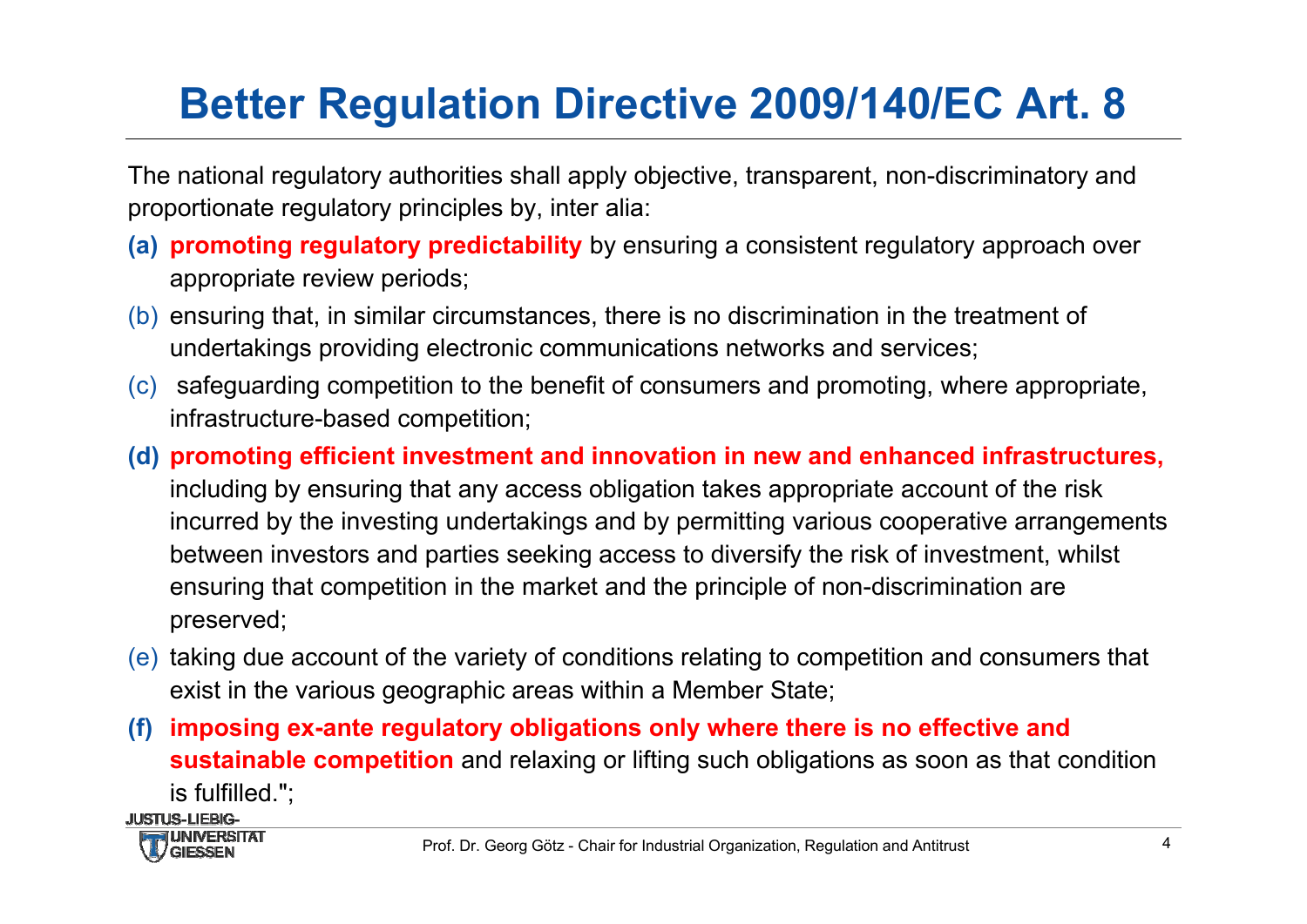#### **Investment risk and regulatory commitment**

- $\bullet$ EC NGA-recommendation, September 2010
- • *NRAs should estimate investment risk, inter alia, by taking into account the following factors of uncertainty: (i) uncertainty relating to retail and wholesale demand; (ii) uncertainty relating to the costs of deployment, civil engineering works and managerial execution; (iii) uncertainty relating to technological progress; (iv) uncertainty relating to market dynamics and the evolving competitive situation, such as the degree of infrastructure-based and/or cable competition; and (v) macroeconomic uncertainty. These factors may change over time, in particular due to the progressive increase of retail and wholesale demand met. NRAs should therefore review the situation at regular intervals and adjust the risk premium over time, considering variations in the above factors.*

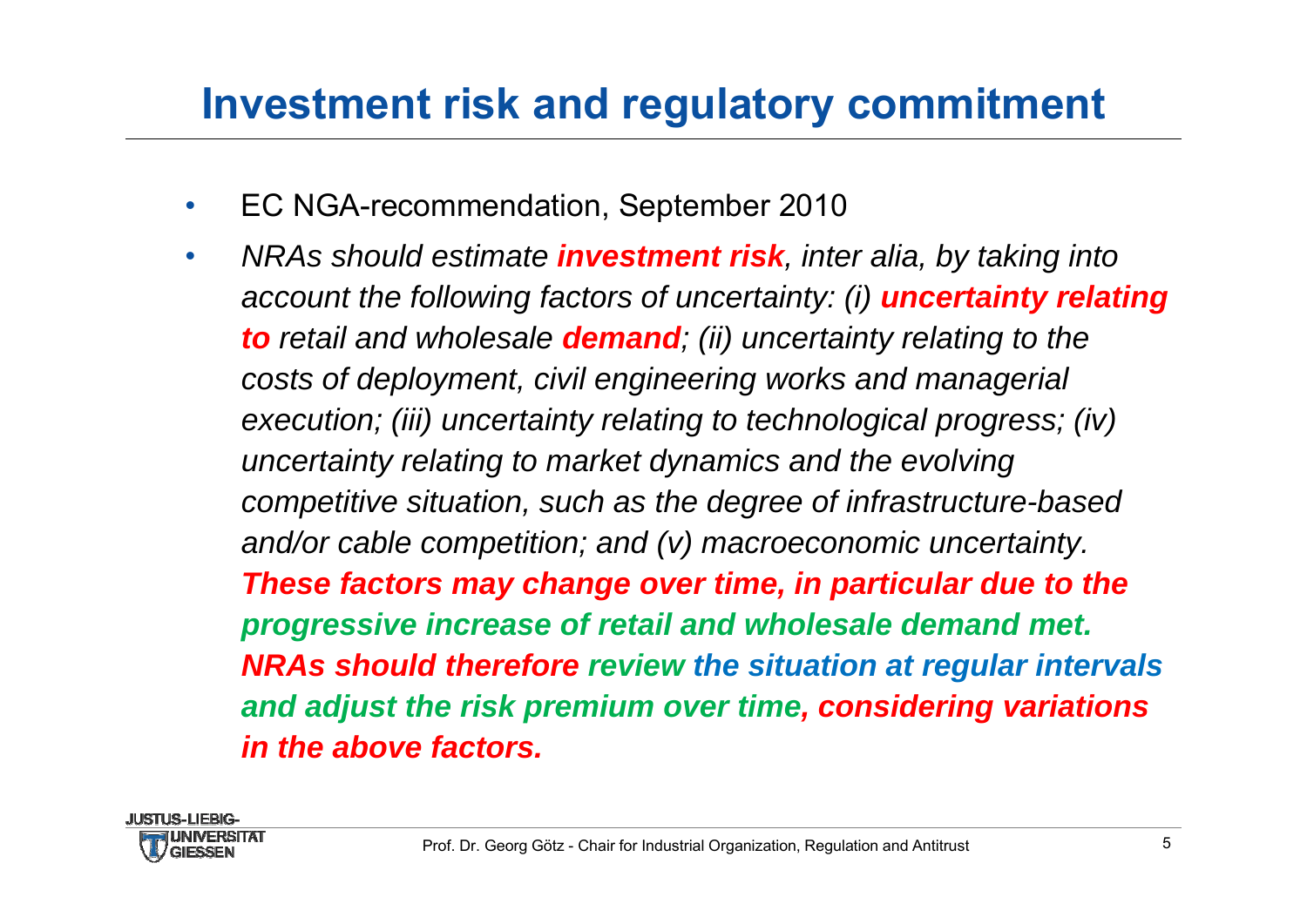#### **Pro-investment turn of the EC?**



**EUROPEAN COMMISSION** 

**MEMO** 

Brussels, 12 July 2012

#### Enhancing the broadband investment environment - policy statement by Vice President Kroes

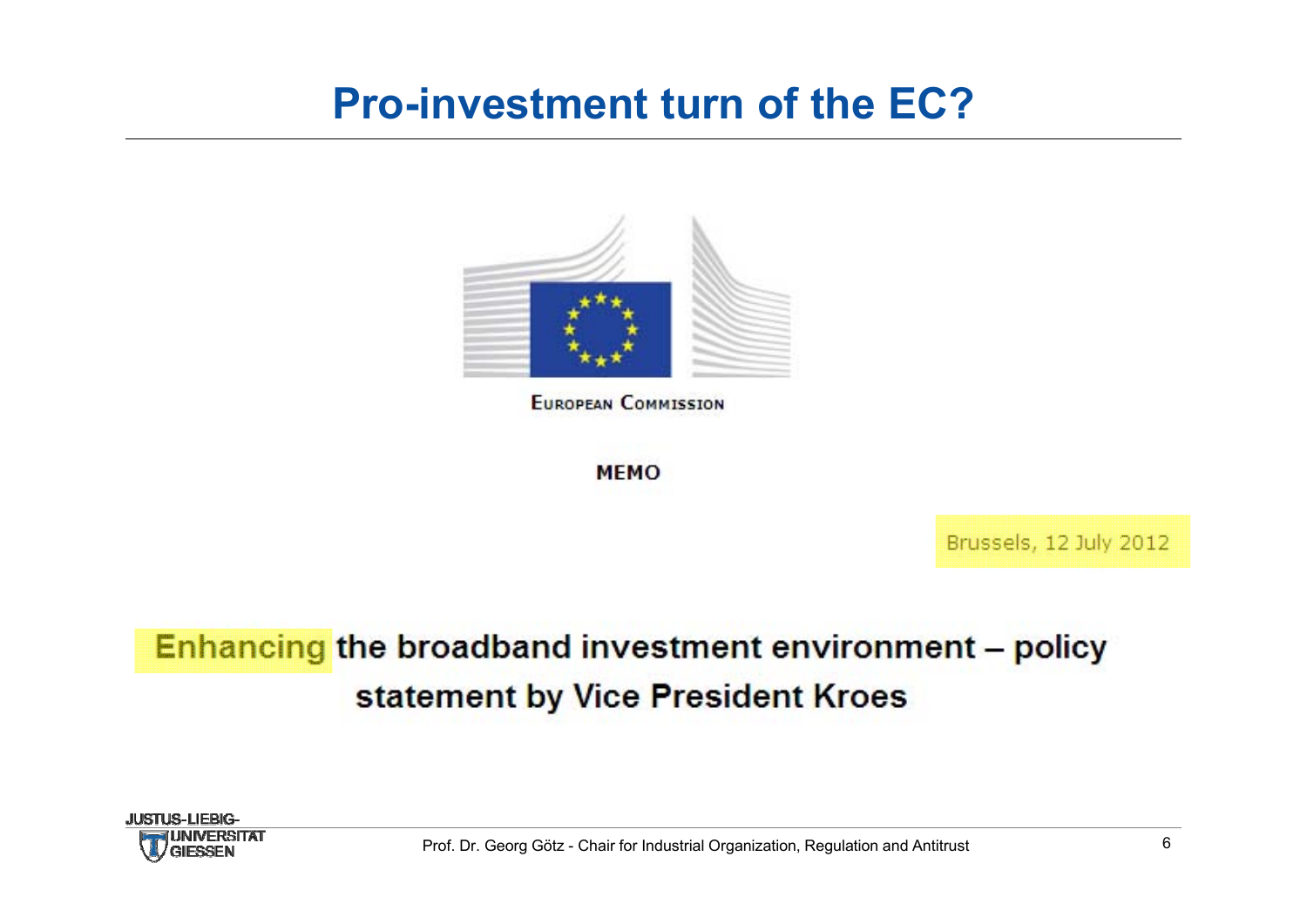### **Pro-investment turn of the EC?**



European Commission

Press release

Brussels, 11 September 2013

#### Commission proposes major step forward for telecoms single market

- . EU-wide and roaming-free mobile plans;
- Simpler rules to help companies invest more and expand across borders;
- First-ever EU-wide protection of net neutrality;
- . Abolishing premiums for international phone calls within Europe

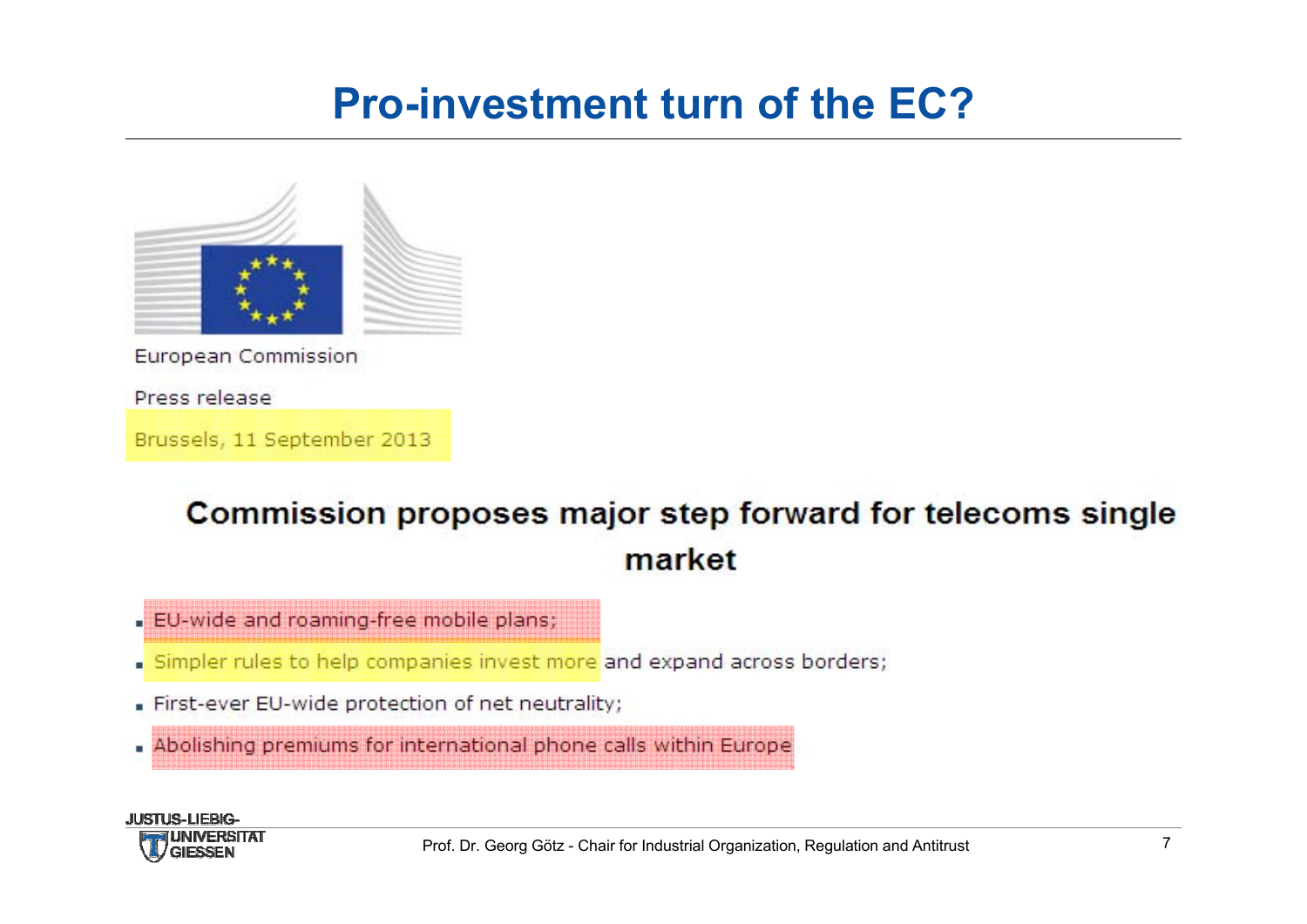# **Impression**

- • Investment is at issue, not regulating an existing network
	- $\Rightarrow$ Regulators (Commission) are afraid of too little investment and failure to meet the ambitious policy goals
	- $\Rightarrow$  However, (still) want to keep full control and don't really trust in market forces.
		- Positive signs (EC on wholesale broadband prices in Austria, Italy)
		- Negative signs: international roaming, MTRs, emphasis on discrimination and margin squeeze
	- $\Rightarrow$  (Still) Volatility and lack of predictability?
	- $\Rightarrow$  No bold steps like US, Switzerland
- Structural rather than behavioral remedies required  $\Rightarrow$  (ex-post) competition policy (as safeguard)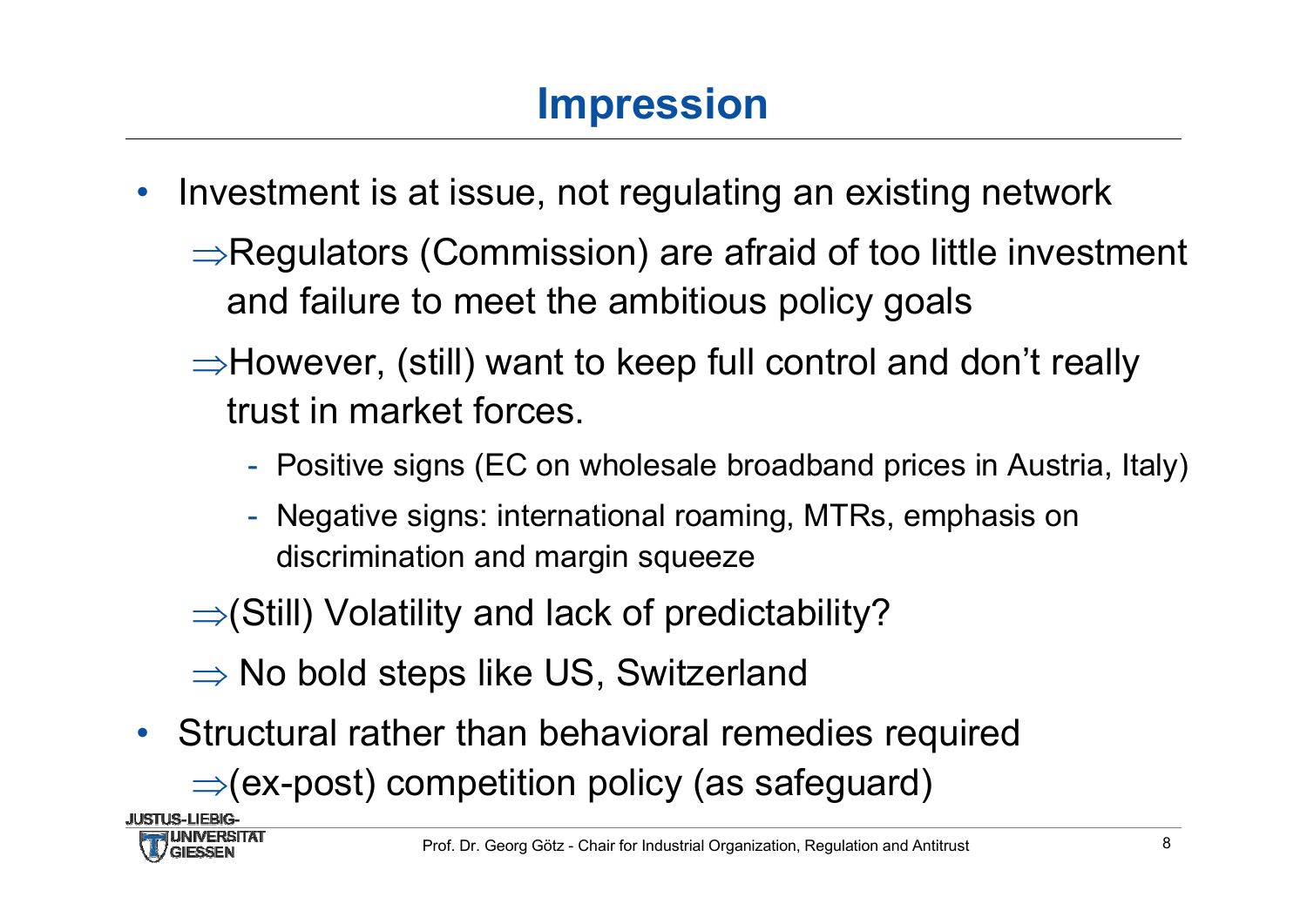### **Population per MDF in 2000 German "cities"**



#### **Population distributed rather unevenly across exchanges**

**JUSTUS-LIEBIG-**

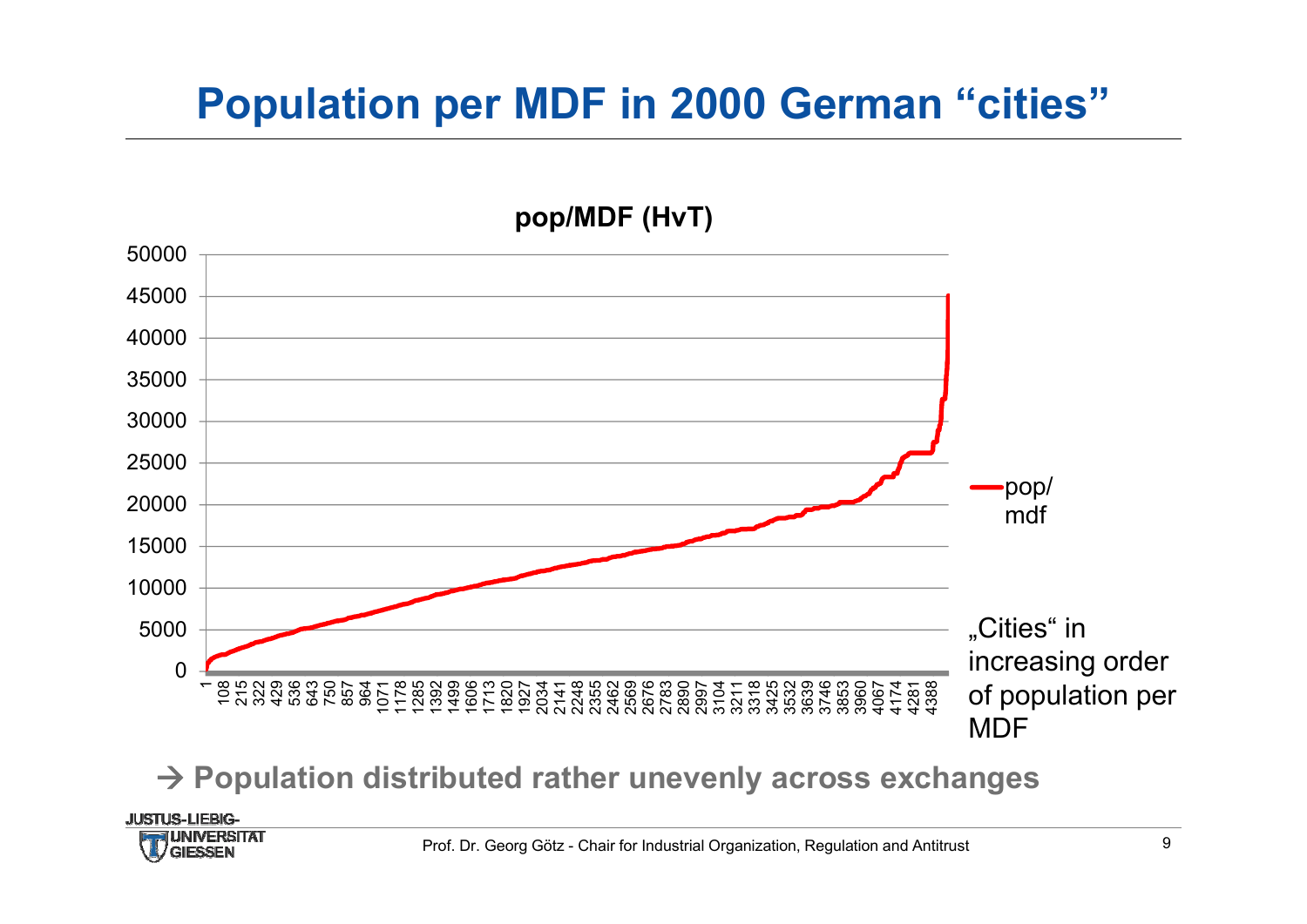# **Penetration and coverage as a function**

# **of price cap** *p*



- • Penetration initially increases with decreasing prices. However, as the price cap becomes very low, penetration eventually decreases.
	- $\Rightarrow$  Price decrease increases demand in covered regions
	- $\Rightarrow$  Monopolists invests less and coverage and number of potential consumers decreases

**JUSTUS-LIEBIG-**

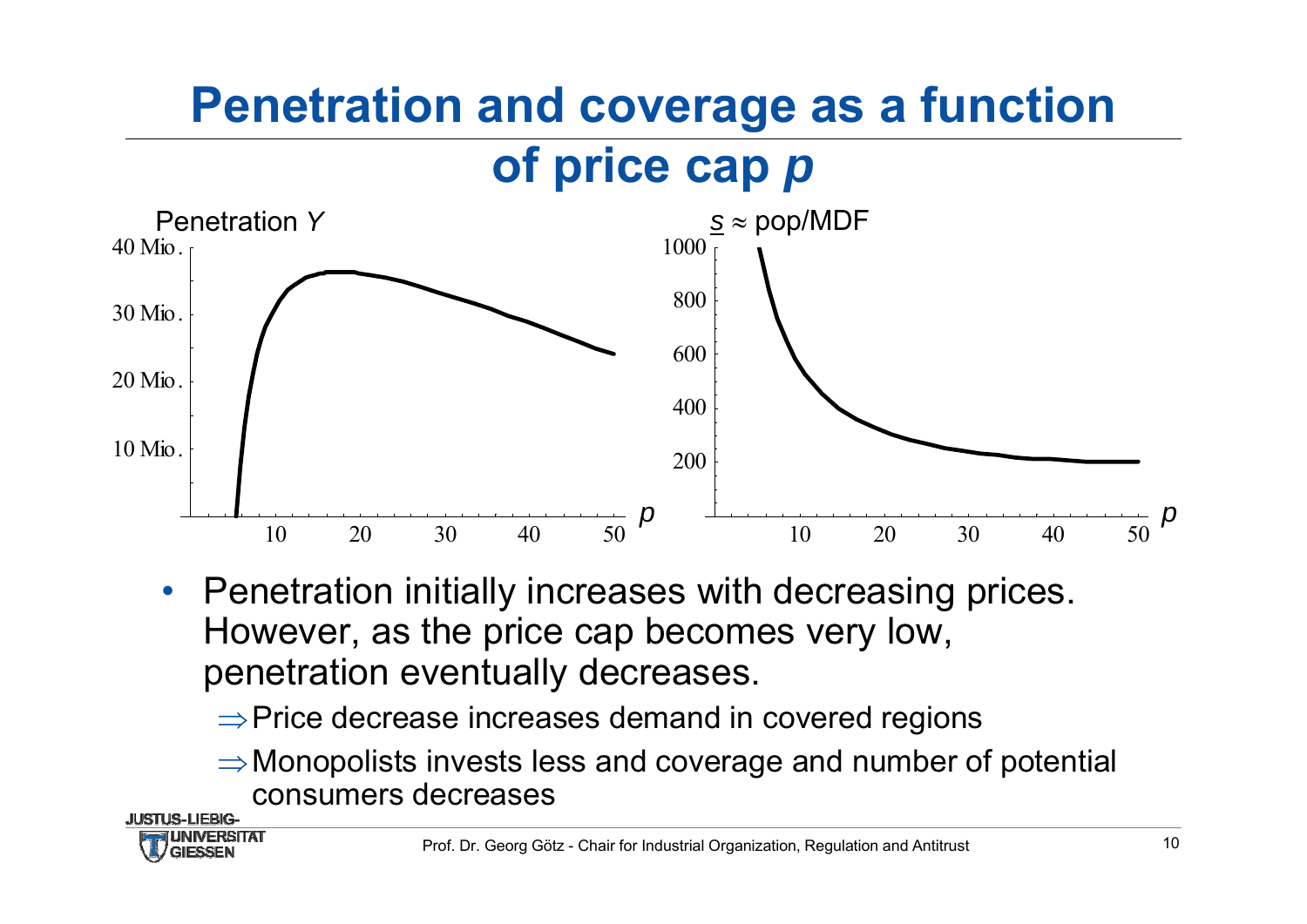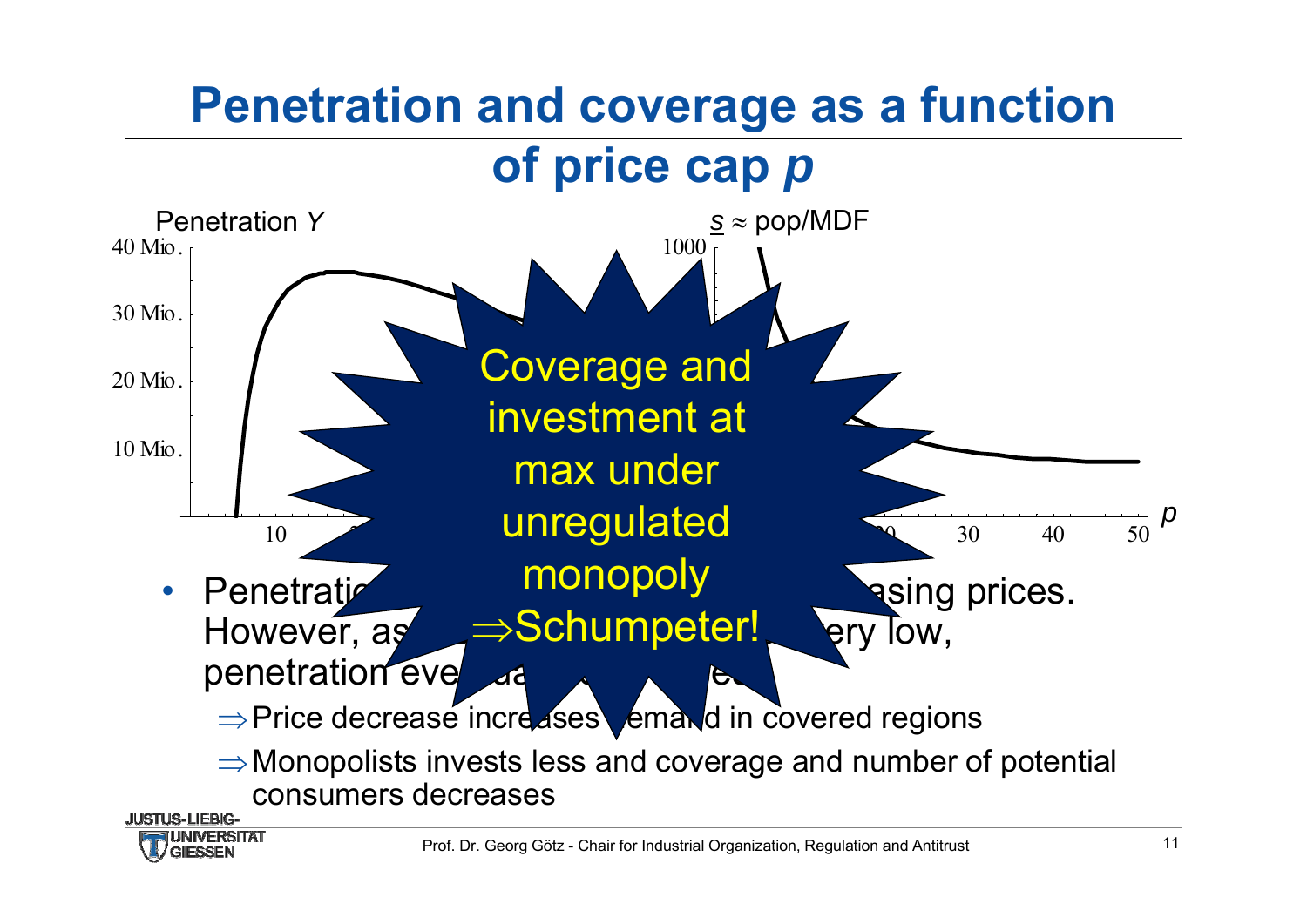#### **Facilities-based competition with uneven population distribution**

- $\bullet$ Differentiated Bertrand model
- $\bullet$ unregulated or uniform-pricing rule for incumbent

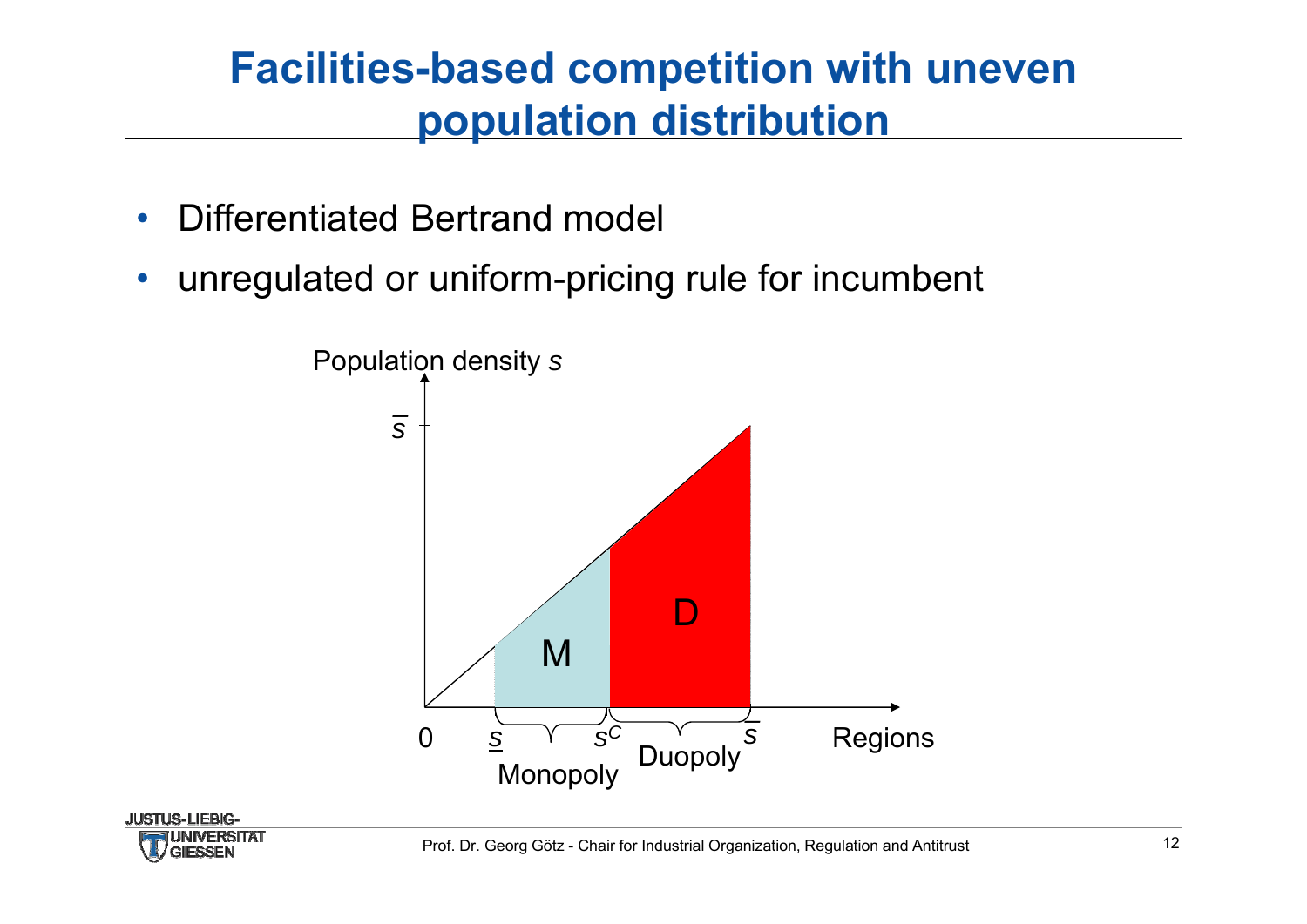# **Welfare under facilities-based competition**



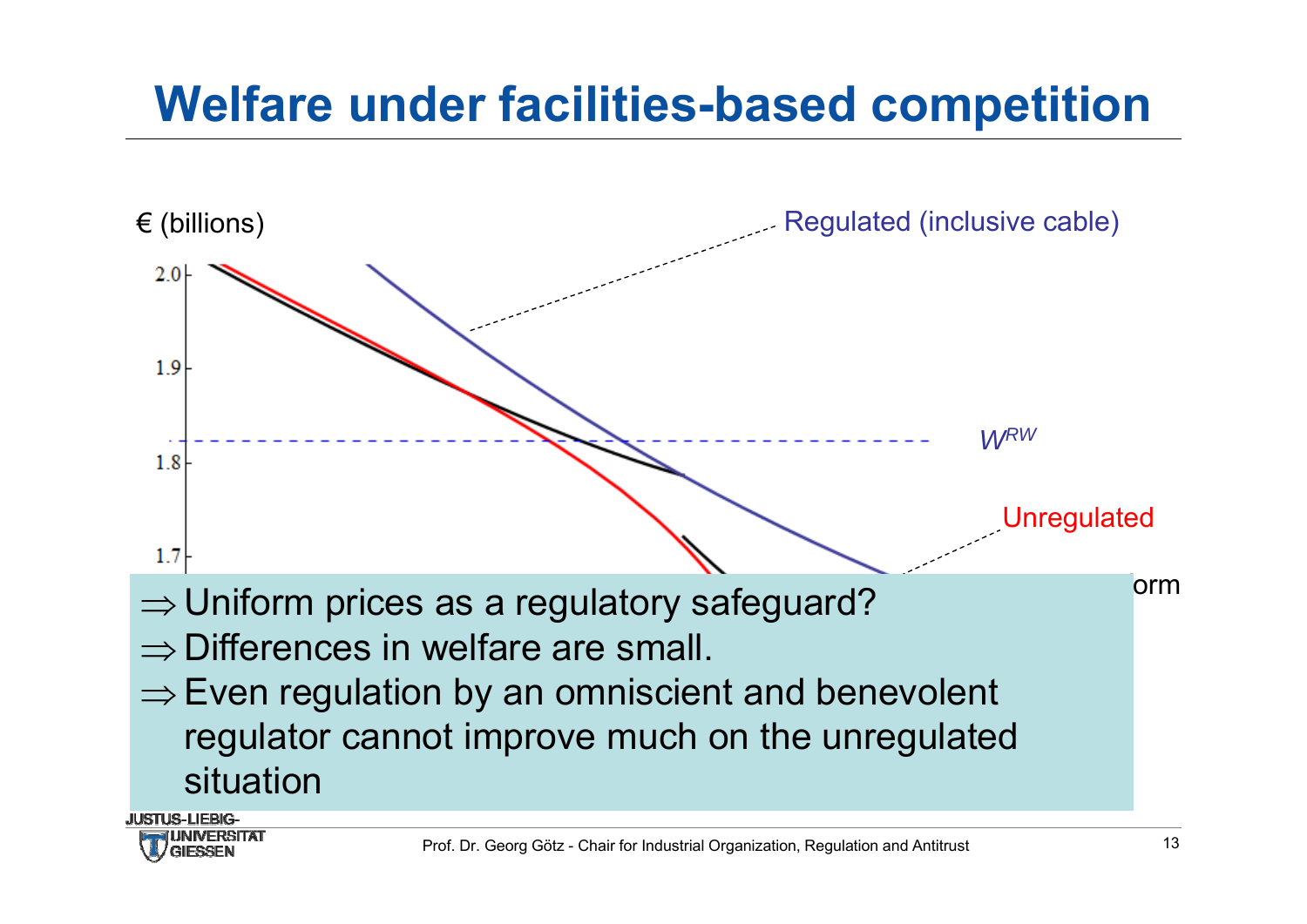# **"Obvious truths"**

- • Framework: incumbent "monopolist" with many regional markets of different size (MDFs)
- Highest incentive to invest for an unregulated monopolist
	- Incumbent's decision to invest: Invest  $\Leftrightarrow \Pi(s) \geq f$

 $\Rightarrow$ Schumpeter

 $\Rightarrow$  Open-access-debate (Chicago doctrine: "one monopoly profit")

- Underinvestment from total welfare perspective
	- Consumer surplus effect
	- Remark: Subsidies? Strategic behavior by and windfall gains for firms/certain regions/ certain consumers?
		- Which governmental level should decide/pay? Political economy! Overinvestment in certain regions?

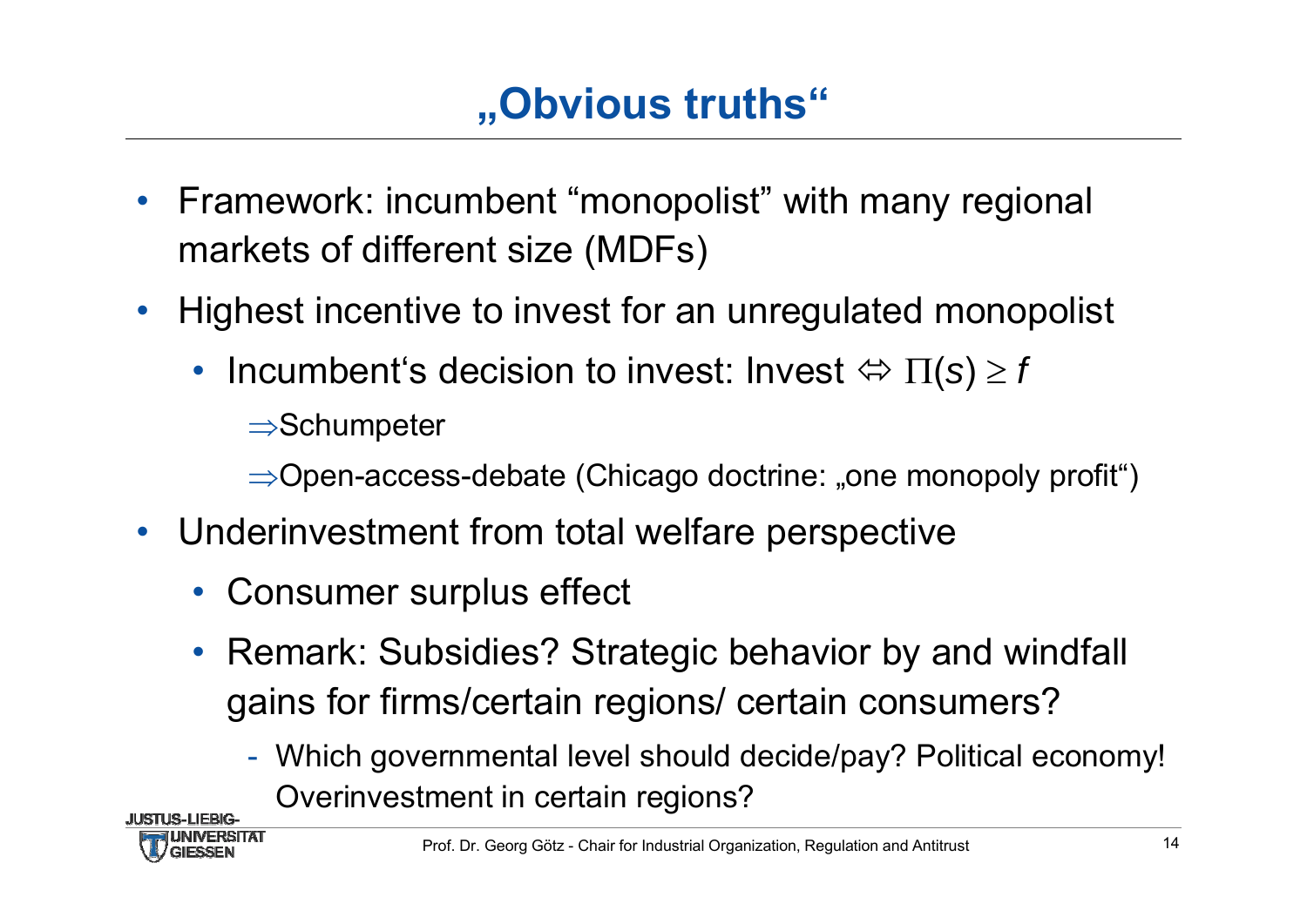## **Facilities-based vs. service-based competition**

Evolution of broadband penetration in western European countries



 **Countries with facilities-based competition (cable homespassed > 75%) exhibit more dynamic markets**

**JUSTUS-LIEBIG-**

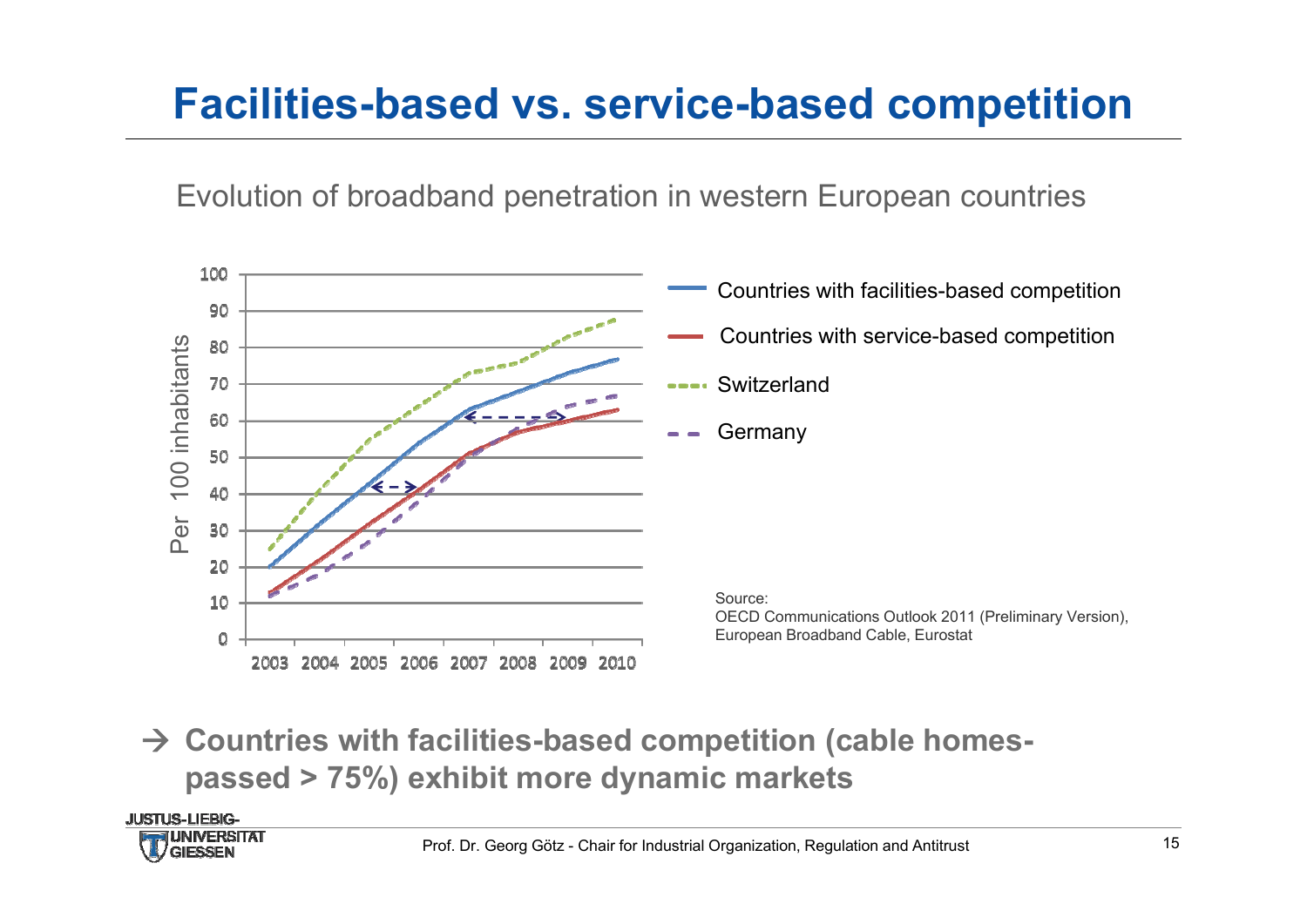# **High-speed internet connections in OECD-countries**

OECD fixed (wired) broadband subscriptions per 100 inhabitants by technology, June 2012



45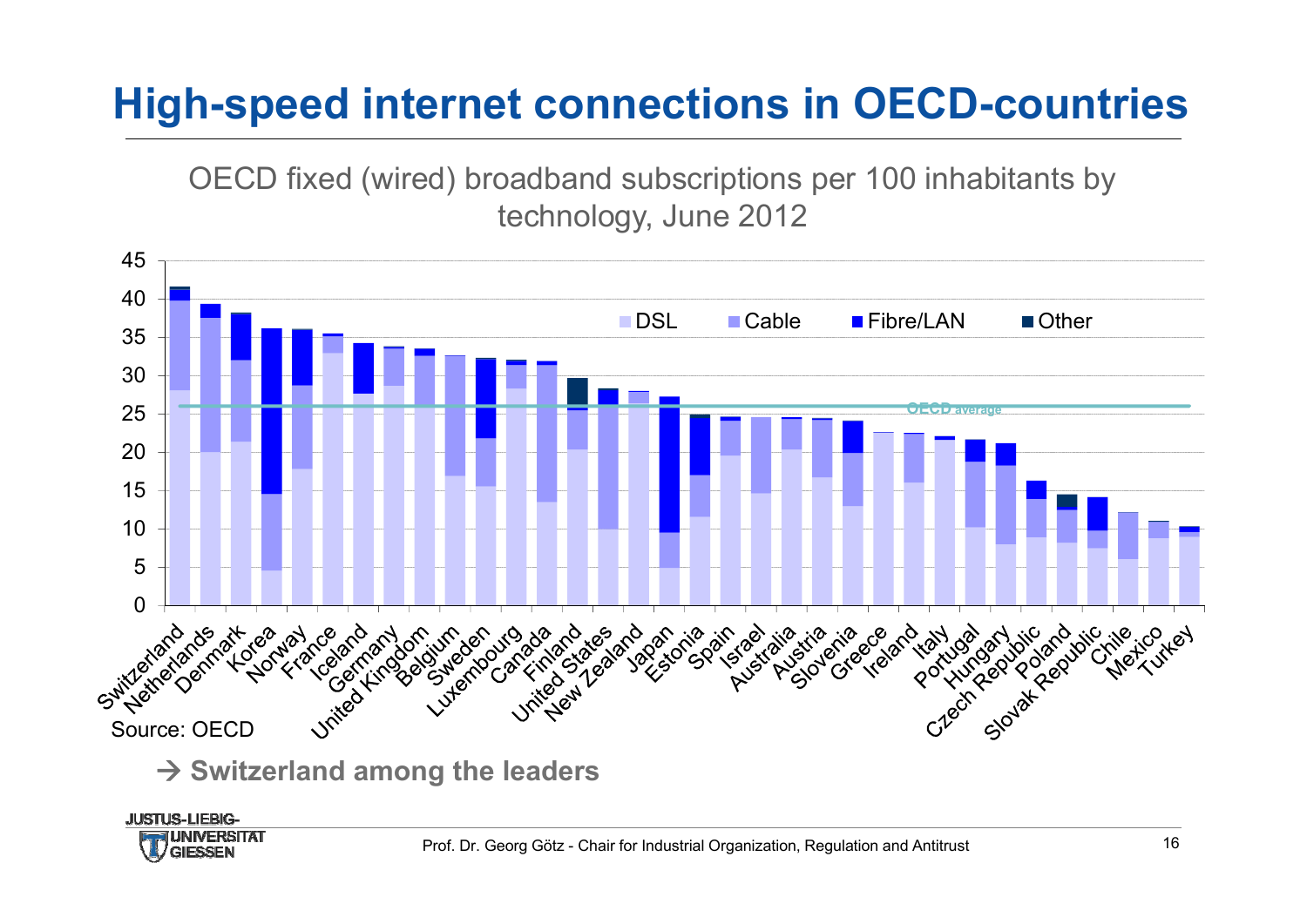## **Public telecommunications investment per capita**



**Investments are "higher" in countries with facilities-based competition**

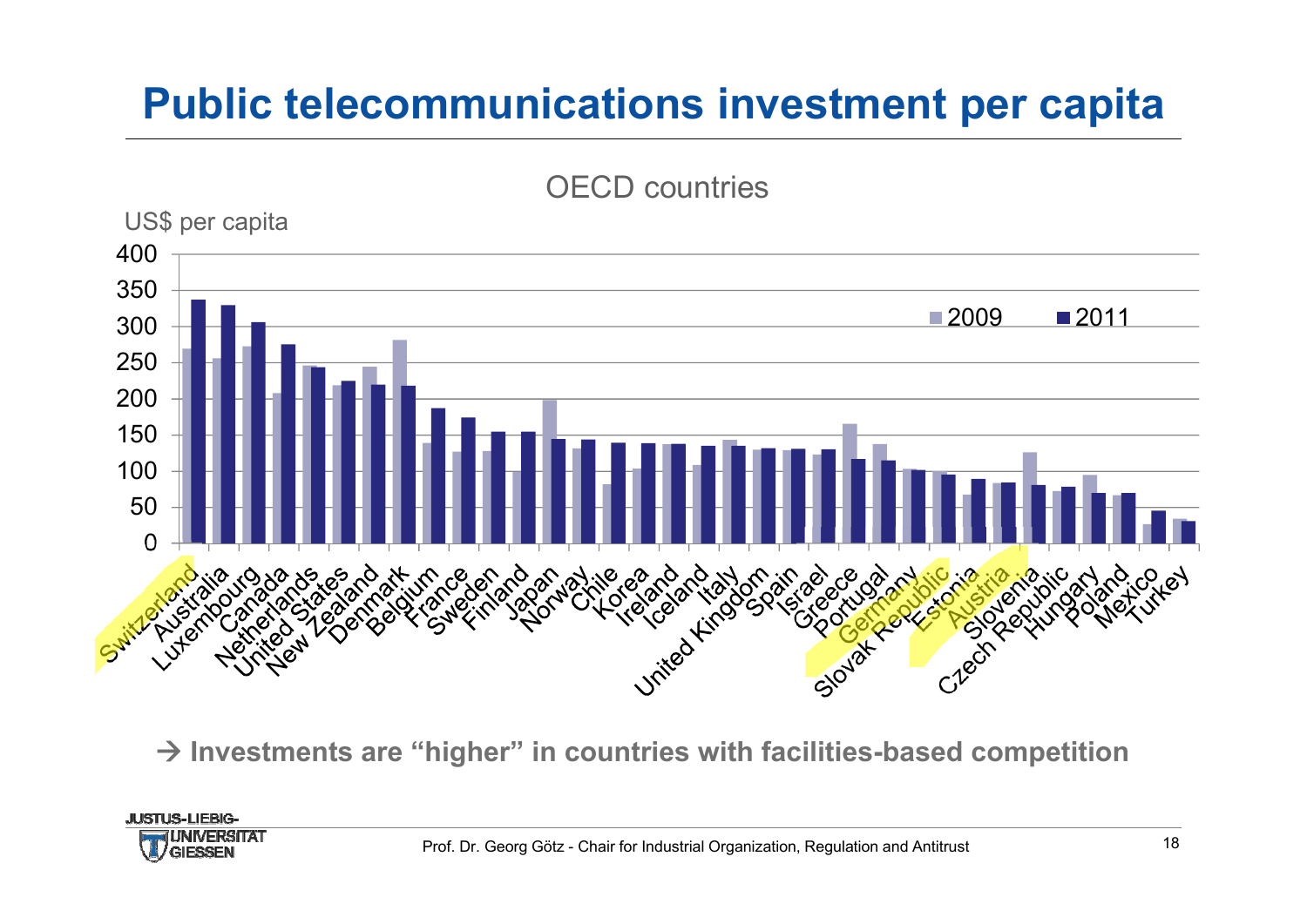#### **Facilities-based vs. service-based competition as a function of the access charge**

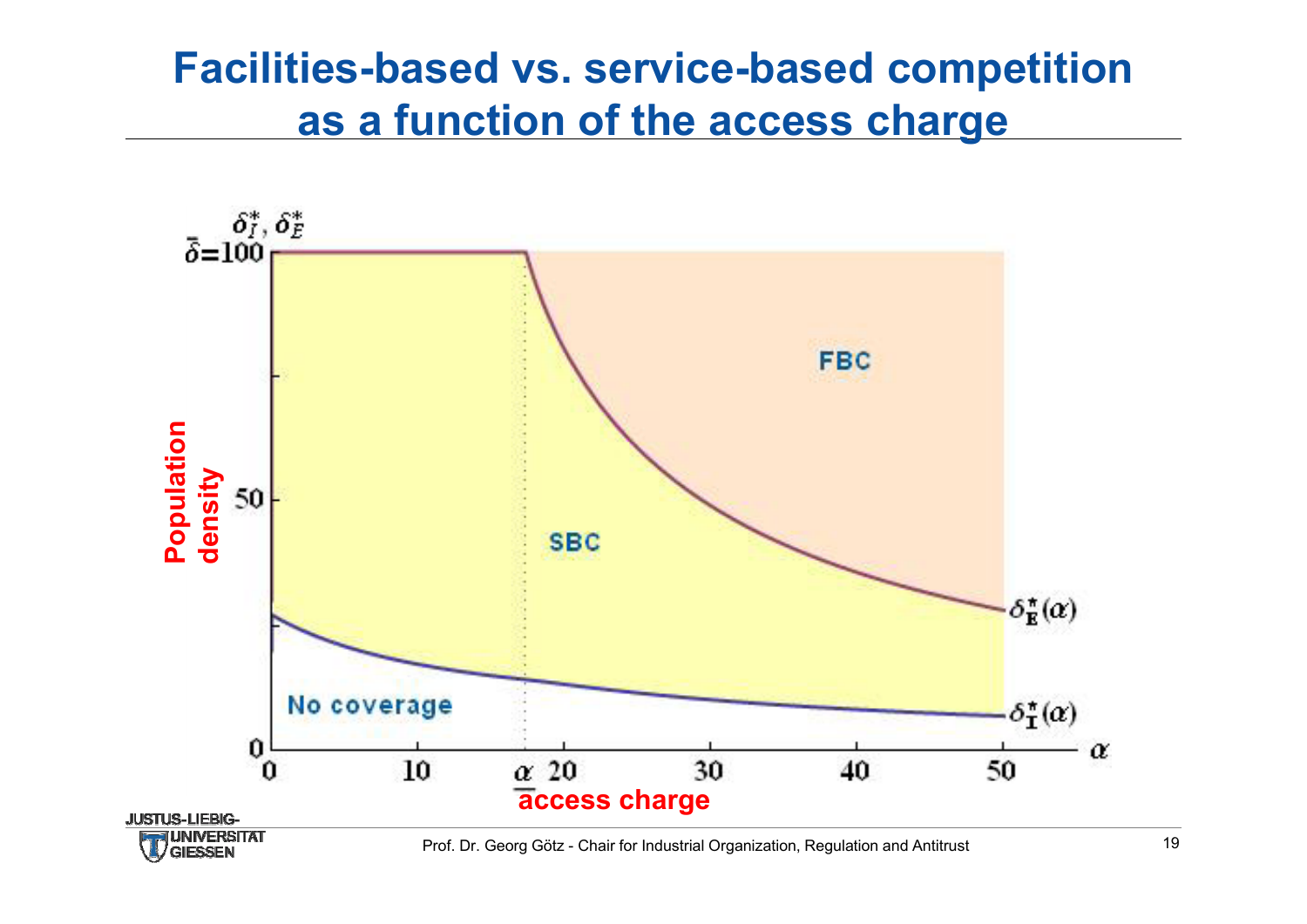#### **High access charges lead to low retail prices: Static and dynamic efficiency reconciled!**

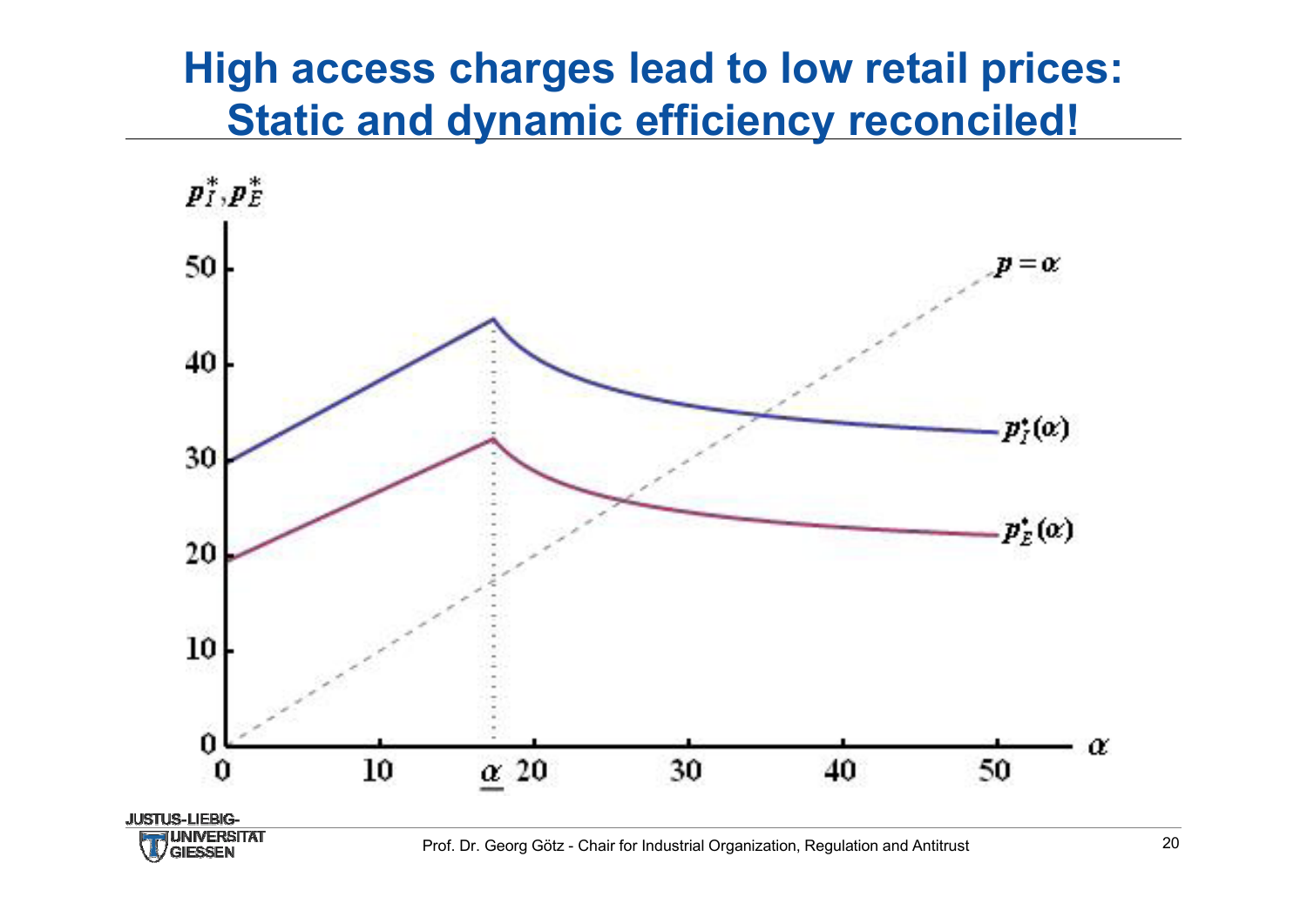# **Legacy networks and regulatory commitment**

- •Legacy network and the incentive to invest in NGA
- $\Rightarrow$  Arrow (1962) rather than Schumpeter: Monopolist's /incumbent's incentive diminished by replacement effect
- $\Rightarrow$  Suggestions: Reduce access charges/rental rates for legacy network
	- - Bourreau, Marc, Cambini, Carlo and Dogan, Pinar, Access Pricing, Competition, and Incentives to Migrate from 'Old' to 'New' Technology (IJIO, 2012).
- • Regulatory commitment/credibility and investment incentives
	- "Expropriate" once, but you never "expropriate" twice?

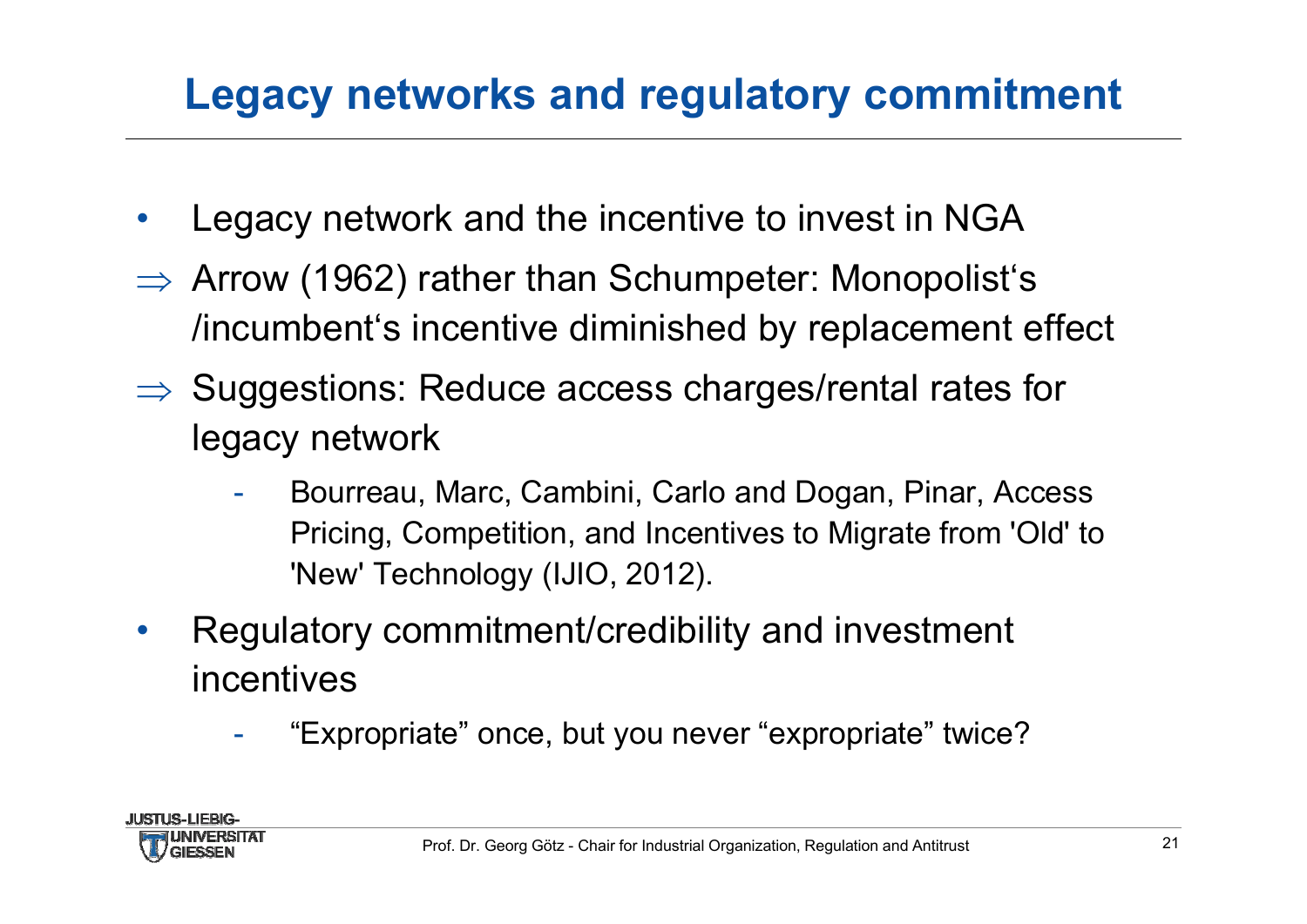### **Legacy networks, competition, and subsidies Preemption vs. waiting**

- • Arguments against low incentive to invest of incumbent owning legacy network
- • Preemption game: Race to be the first to invest
	- to be the single supplier in regions where two are not viable
	- to attract customers with high willingness to pay (switching cost)
- Problem of possible subsidies: Waiting game! Due to "low" profitability of investment (in small regions) incentive to wait.
- Free rider problem of consumers!

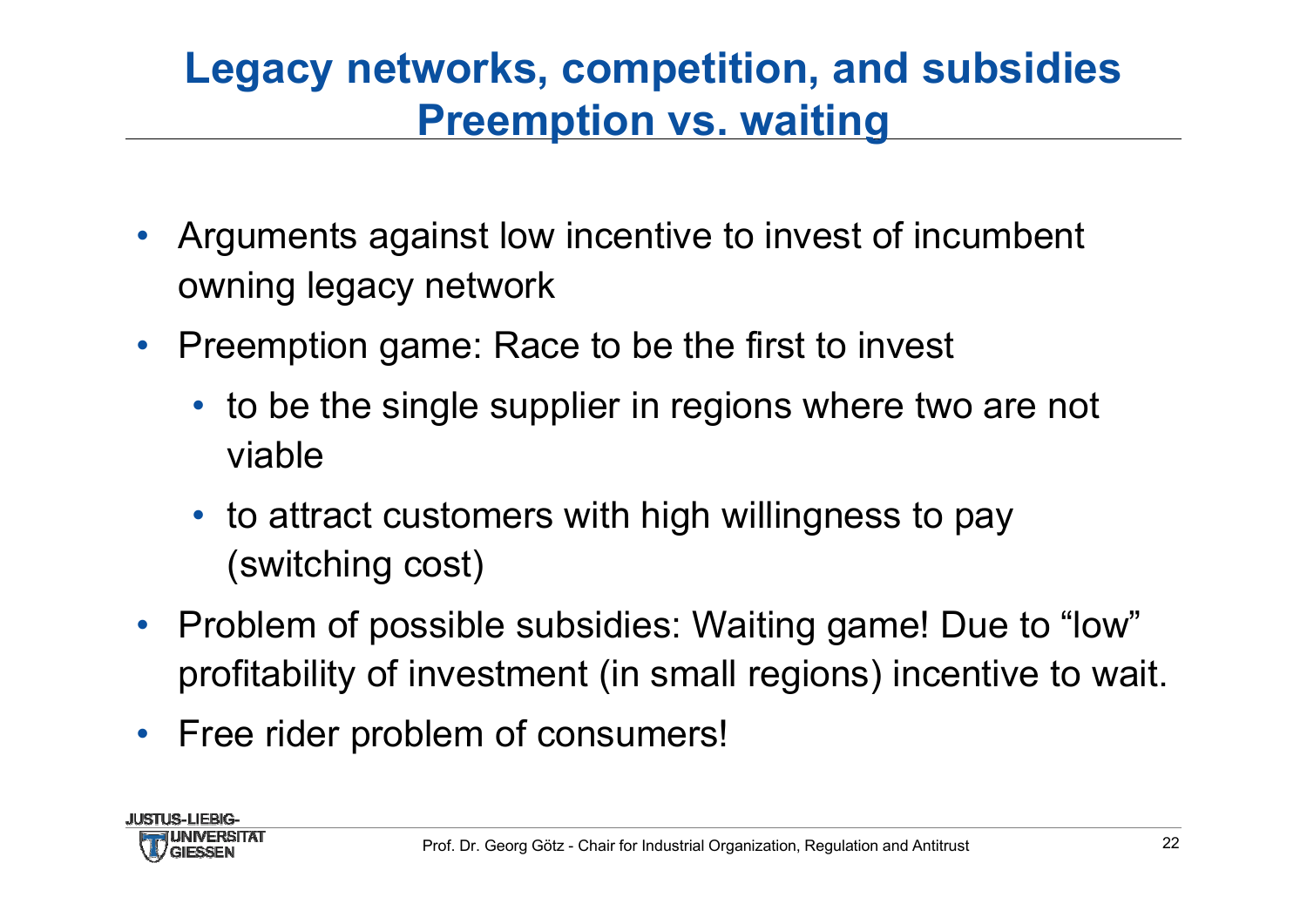## **Market evolution, consolidation, and the Telecoms Single Market**

- •Beneficial effect of reduction of red tape obvious
- $\bullet$  Consolidation: View between EC and industry differs
	- Within national markets vs. pan-EU
- • Does EC destroy incentives for pan-EU investments and consolidation?
	- $\Rightarrow$ Roaming and termination regulations: better buy than build
- • Germany: Antitrust authorities:
	- Merger between two regional cable "monopolists" Unitymedia and KabelBW blocked?
	- Merger between Vodafone and cable co KDG approved

.ILISTLIS-LIFRIG

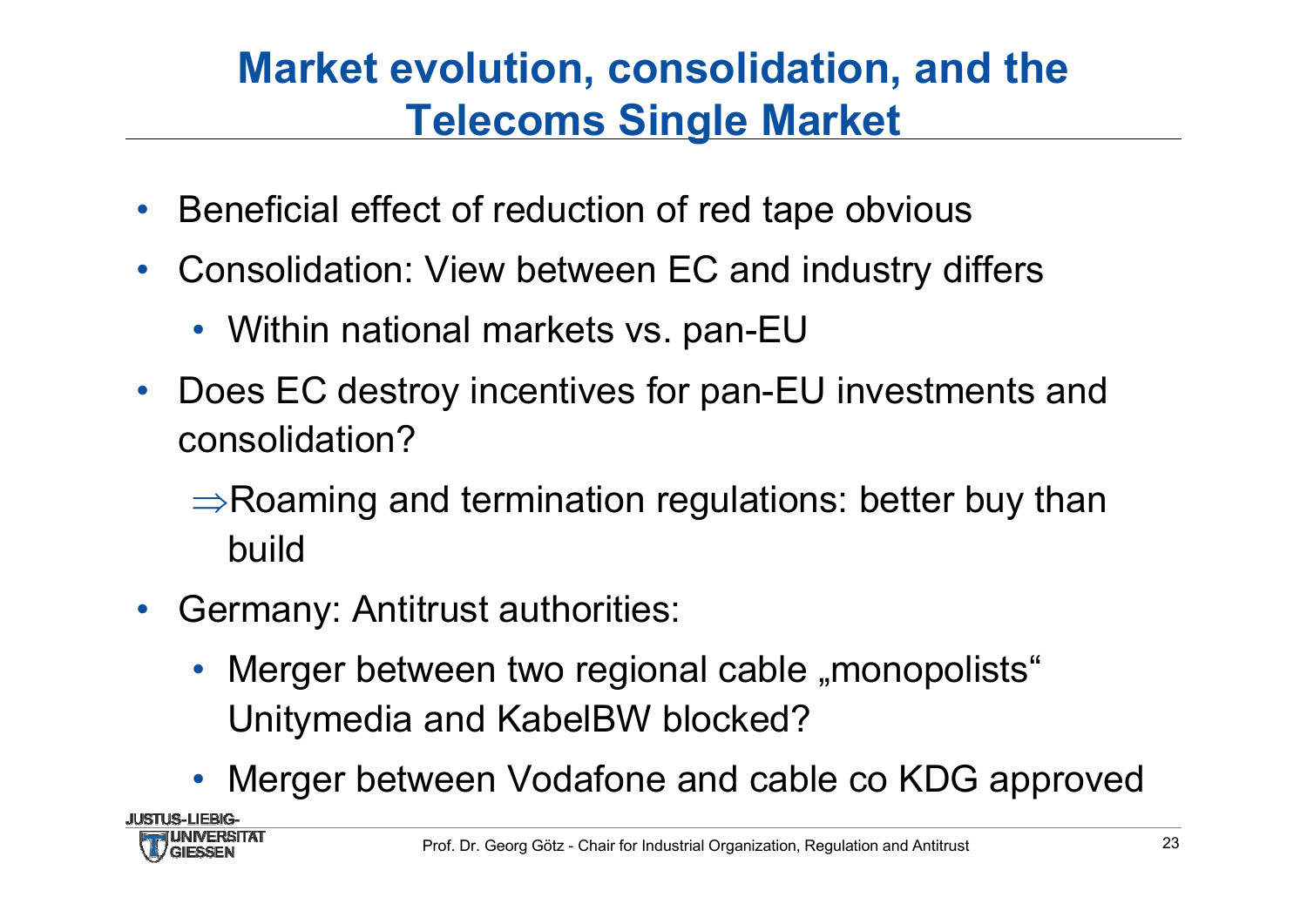# **Conclusions**

- "*The industry is obviously no longer a natural monopoly and wherever there is effective competition—typically and most powerfully, between competing platforms—land-line telephony, cable and wireless— regulation of the historical variety is both unnecessary and likely to be anticompetitive*" (Kahn 2007, p. 1).
- $\bullet$ Contrast result of recent regulation

 $\Rightarrow$  "**Investment holidays**" rather than **regulatory holidays** 

- $\bullet$  Bold steps needed:
	- Structural remedy rather than "smart new regulation"
	- $\Rightarrow$ Ex-post competition policy rather than ex-ante sector regulation

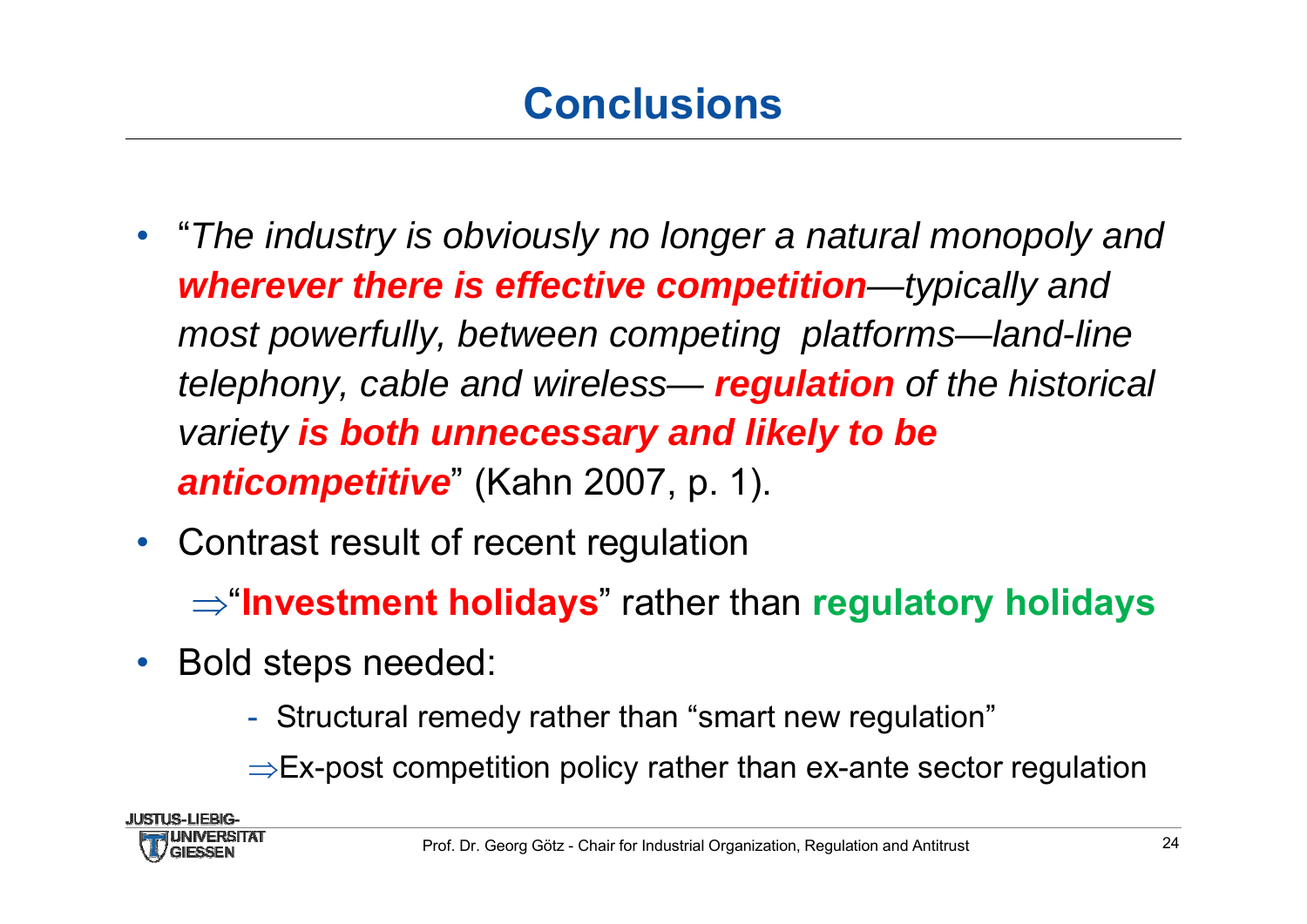# **Conclusions**

- • Benefit of doubt and trust in the competitive process:
	- Safeguards (ex-post competition policy) are sufficient
- • Governmental role in high-speed internet access
	- Subsidies?
		- $\Rightarrow$ Rent seeking both on supply and demand side
		- $\Rightarrow$  Consumers get used to "Internet for free"
		- $\Rightarrow$  Adverse effect on willingness to pay
	- Similar for public provision
	- Public funds are scarce
- $\bullet$ Investment and innovations will come